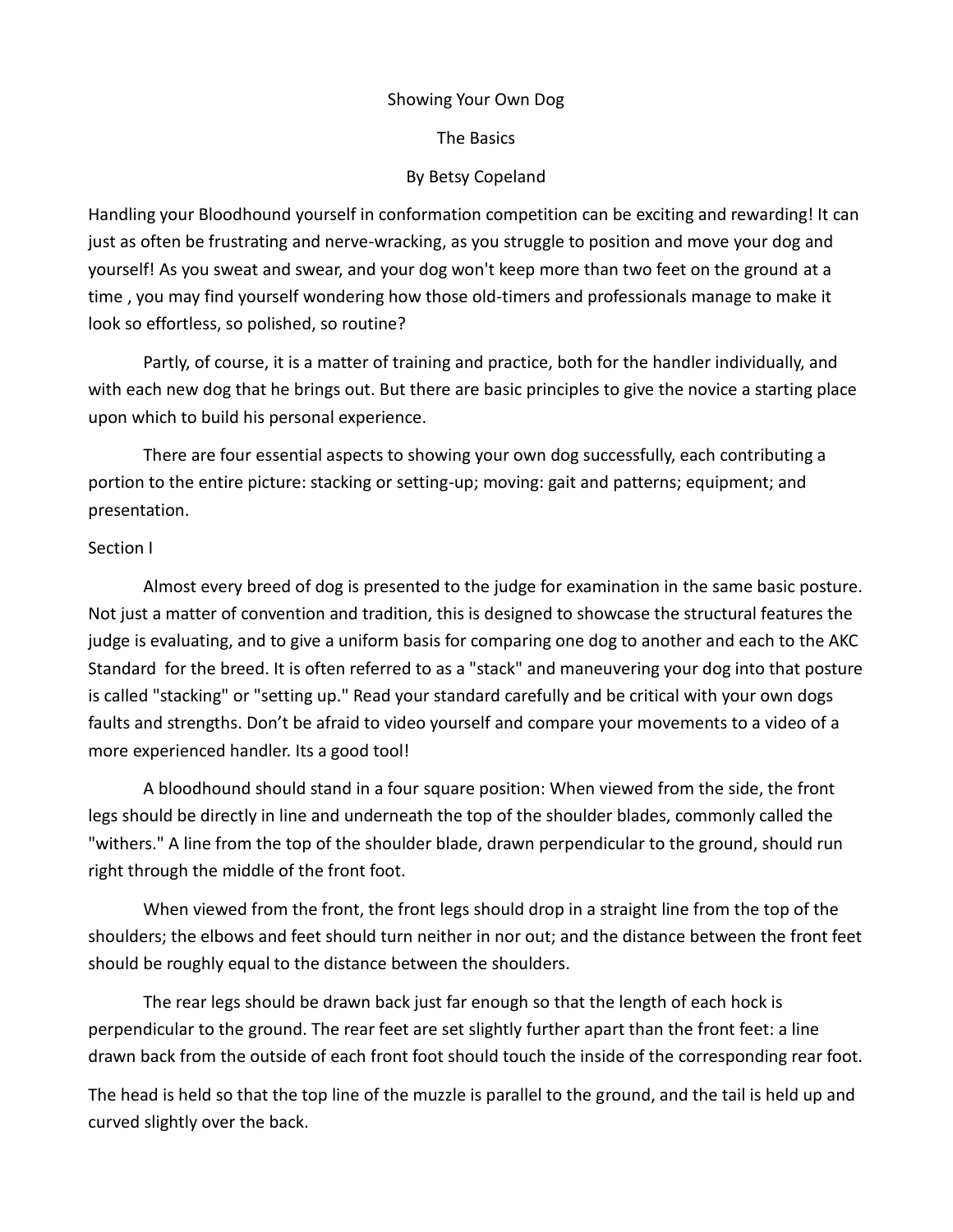Sounds simple, doesn't it? And sure looks that way in the ads!! Now, how do you manipulate your beast into this rather unlikely pose? Here are a few basic principles to remember: Always stand at your dog's right side when you begin to stack him; his head should be pointed towards your right, and the judge will be seeing his left side in profile. Always move your dog's legs from the elbow in front and the hocks or stifle in the rear. Never move his legs by grasping a foot or a pastern (wrist).

Start by getting control of the head. Slip the fingers of your right hand into the "V"-shaped groove formed under the lower jaw by both lower jaw bones, and place your right thumb near the right jaw hinge, where the upper and lower jaws meet.

Then position the front legs: Holding the right side of the head in your right hand, reach over the dog's back and grasp his left elbow (the one nearer to the judge) with your left hand; place the leg in a straight line underneath the top of the shoulder blade. Remove your left hand from the elbow and use it to grasp the left side of the head; remove your right hand from the leg, grasp the right elbow and follow the above procedure for the right front leg.

Switch hands on the head again, and use your left hand to position both hocks, again the one nearer the judge first. You may either reach underneath the dog's abdomen and move the left leg by the stifle joint (knee) or reach over the dog's back and hindquarters, cup the left hock joint in your left hand and position the leg in that manner. Repeat with the right rear leg. It is not necessary to move both rear legs in the same fashion. Depending on your dog's structure and what is most comfortable for both of you, you may either move both rear legs by the stifle, both by the hock, or one by each.

You may see some handlers lifting their dog's entire front end off the ground and dropping it into place. Do not do this unless your dog both has a superb front and is very well-trained; otherwise you are apt to look awkward and may waste valuable set-up time. This is equally true for lifting and "plunking" the rear. Remember that the judge only has 2-3 minutes to examine and move each dog in the ring! Don't waste it!

After you have positioned your dog's front and rear legs, check that his flews are hanging straight and not caught on a tooth, and that his ears are hanging freely and not caught in the lead. The, with your left hand, gently grasp the tail at the base from the underside and stroke upwards and outwards until the tail rises to the correct position. Run your fingers along the length of the tail to about 2-3" from the tip and hold it gently from the back with your fingers pointing downward (not grasping the tail...you aren't using it to hold him still!) Your dog is now stacked!

Once you have the feel of the proper procedure, practice stacking your dog in as short a time as possible. Stack him in front of a horizontal mirror or other reflective surface to see exactly what picture you are presenting to the judge, and adjust his position accordingly. Stack your dog informally at least once a day, as you are walking through your house or yard; don't make a big deal of it, or spend more than two or three minutes on it: set him up, tell him to "stand, stay," hold the position for a count of ten, and then release him with much verbal praise and a food treat if one is handy. Training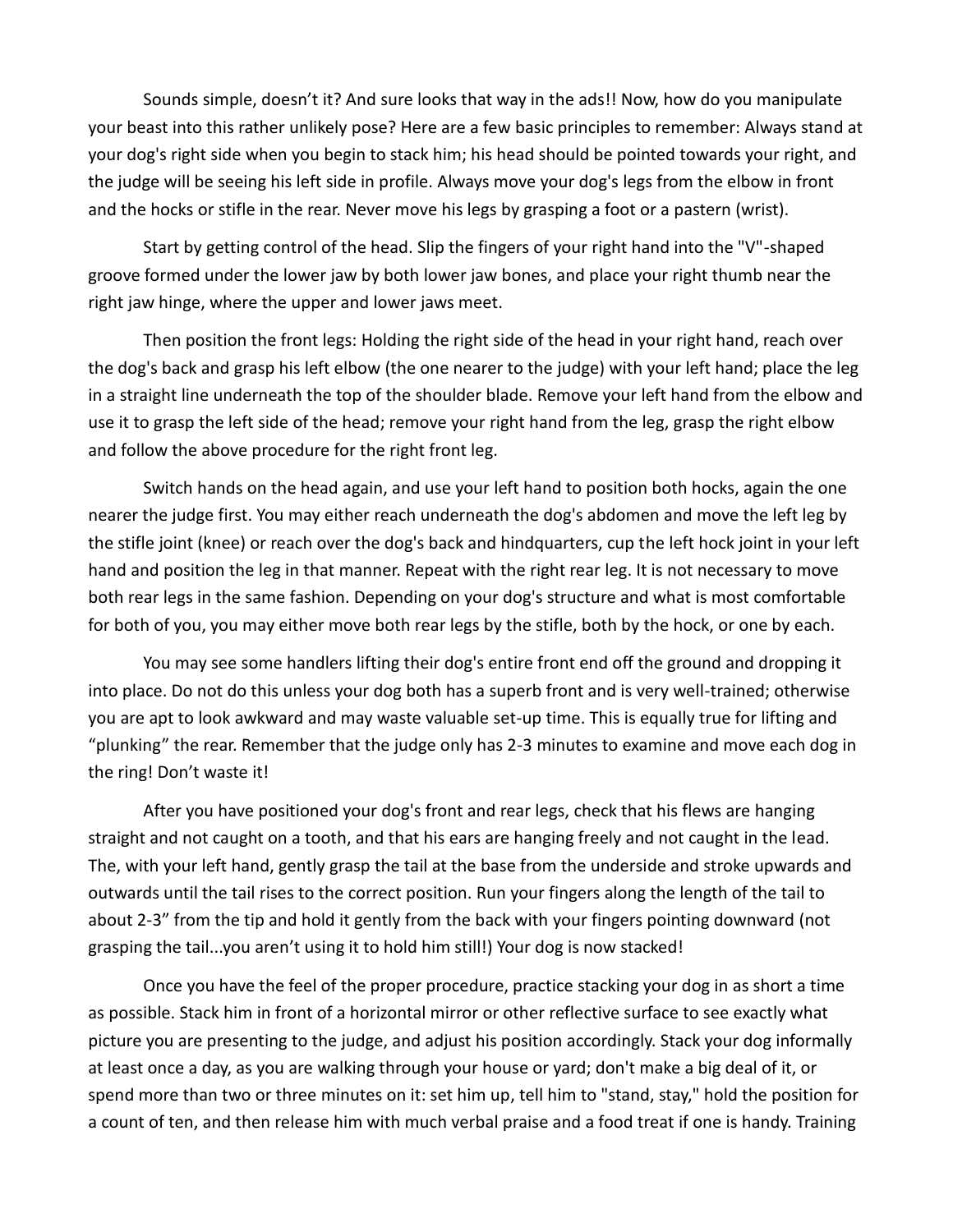yourself to move swiftly and easily through the motions of stacking is the most important part of training

## Section II

Judges watch dogs moving in the ring to assess the soundness, smoothness, and efficiency with which the separate parts of the animal work together. A part is only good if it contributes to overall functional usefulness. A correctly structured dog moves freely and easily, and no one part attracts the eye with a break from the general smoothness and flow.

The judge evaluate a a moving dog from three points of view: going directly away from him, coming directly towards him, and from the side. Movement is almost always assessed from a trot, as this gait puts the most stress on all four limbs and will show up any unsoundness that might be hidden at a walk or gallop. A trot is a two-beat gait, in which two of the feet are always touching the ground and two are always in the air. A proper trot pairs the feet diagonally, the right front and left rear moving together, and the left front and right rear in unison.

There is another two-beat gait that is not acceptable in the show ring: it is called the "pace" or "pacing," when the two legs on the same side of the dog move together, producing a rolling effect like that of a camel, an animal designed to pace. Some dogs seem predisposed to pace; it is considered rather a lazy gait, and increasing the speed of movement will often snap the dog from a pace into a proper trot.

In the ring dogs are usually moved on the handler's left side, with only the left hand holding the leash. It is a rule of thumb in showing, however, always to keep the dog between the handler and the judge, so there are times when it may be advisable to switch the leash to your right hand and position the dog on your right side. Practice this so that you and your dog aren't caught by surprise if its needed

When preparing to move your dog, first gather up any excess leash neatly in your left hand and keep it there. Hold the leash with only your left hand, in a loose fist with your thumb pointing upwards. Tuck your elbow in and pivot your left forearm at the elbow to control the position of your dog. As you move your left forearm, keep your thumb pointing up. (Practice this with a set of keys attached to the lead instead of the dog so you can gather it smoothly and naturally)

While moving, keep your right hand loosely down at your side. If you find it waving in the air, or swinging back and forth, tuck it into a pocket or your belt for practice, but don't plaster your whole right arm rigidly against your side!

Practice not lifting your legs too high off the ground or bending your knees excessively. Try to take long, gliding, effortless steps to make a smooth run. Your goal is as much forward movement with as little vertical action as possible.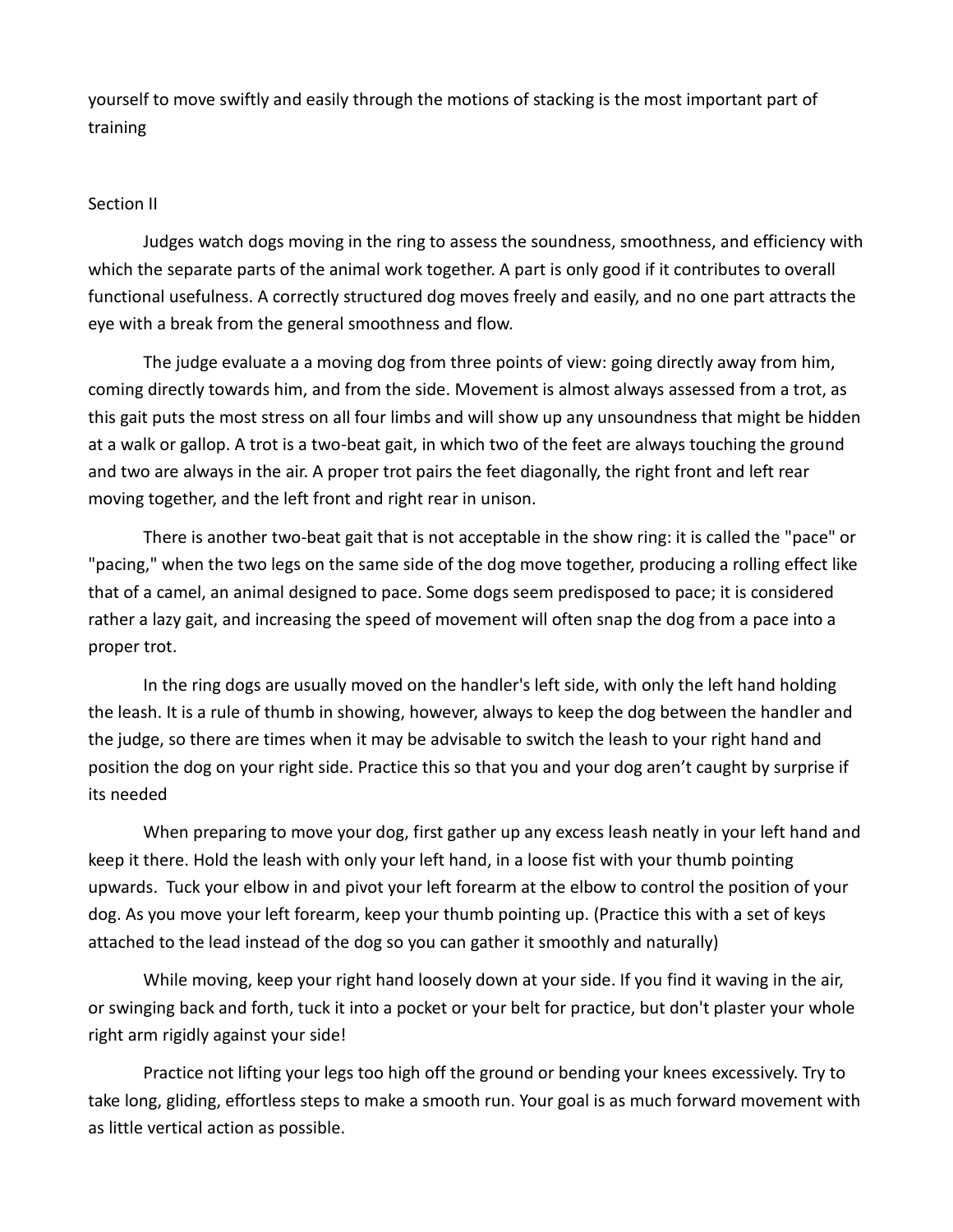Remember to move in as straight a line as possible. Before starting to move, spot a goal to move toward, and then head directly for it. Remember the judge is watching your dog, not you, and try to move your dog directly away from his line of sight. When coming back towards the judge, aim yourself at a spot just off of his left shoulder, so your dog will be moving directly at him.

While moving your dog, keep your lower body in line with the direction of movement. In order to watch what your dog is doing as you move him, you may incline your upper torso slightly to your left, so that partial swings of your head will both keep you heading where you need to go, and allow you to keep an eye on Fido!

Before you begin to move your dog, make certain that his collar, or the collar portion of his show lead, is well up under his chin and in front of the neck bones just behind his ears. First pull the collar forward under his chin with your right hand, then remove your right hand and pull the collar right up behind his ears with your left hand. Be sure the collar is snug without being too tight before beginning to move.

You will need to learn both how to move your dog individually and as part of the entire class of dogs in the ring at the same time. The judge moves all of the dogs together to compare their side gaits, both the forward "reach" of the forelegs and the quality of "drive" from the rear legs. Group movement is almost always done in one or more counter-clockwise circles around the entire ring, dogs on the inside (left side) of their handlers.

When moving in a group be certain to leave enough room behind the dog in front of you so that you don't "run your dog's nose up the next dog's rear end!" If your dog is moving faster than the one in front of him, never pass; swing wide on your corners and move somewhat to the outside. Remember that the judge is probably only watching one small section of the ring, to see each dog as it goes by, and modify the distance between dogs so yours will be seen at his best when the judge is looking at him!

If you are the first handler in line listen carefully to the judge's instructions, to how many times he wants you to go around the ring, and where he wants you to stop. If you are uncertain, ask for clarification. Don't just start off moving as soon as you are ready; visually or verbally check each handler in line behind you, and wait until everyone is ready before starting to move your dog. If you aren't first in line, watch both the judge and the first handler carefully, since sometimes only the first in line can hear the judge's instructions to the entire group.

Dogs are moved individually in patterns that are generally consistent from one dog to the next, since the judge is trying to compare all of the dogs doing the same thing. Always arrive at a show early enough to watch your judge before you need to go in the ring, so you can see what judging procedures and movement patterns he is using. Generally his procedure won't vary from breed to breed unless there are great differences in size between the breeds that he is judging.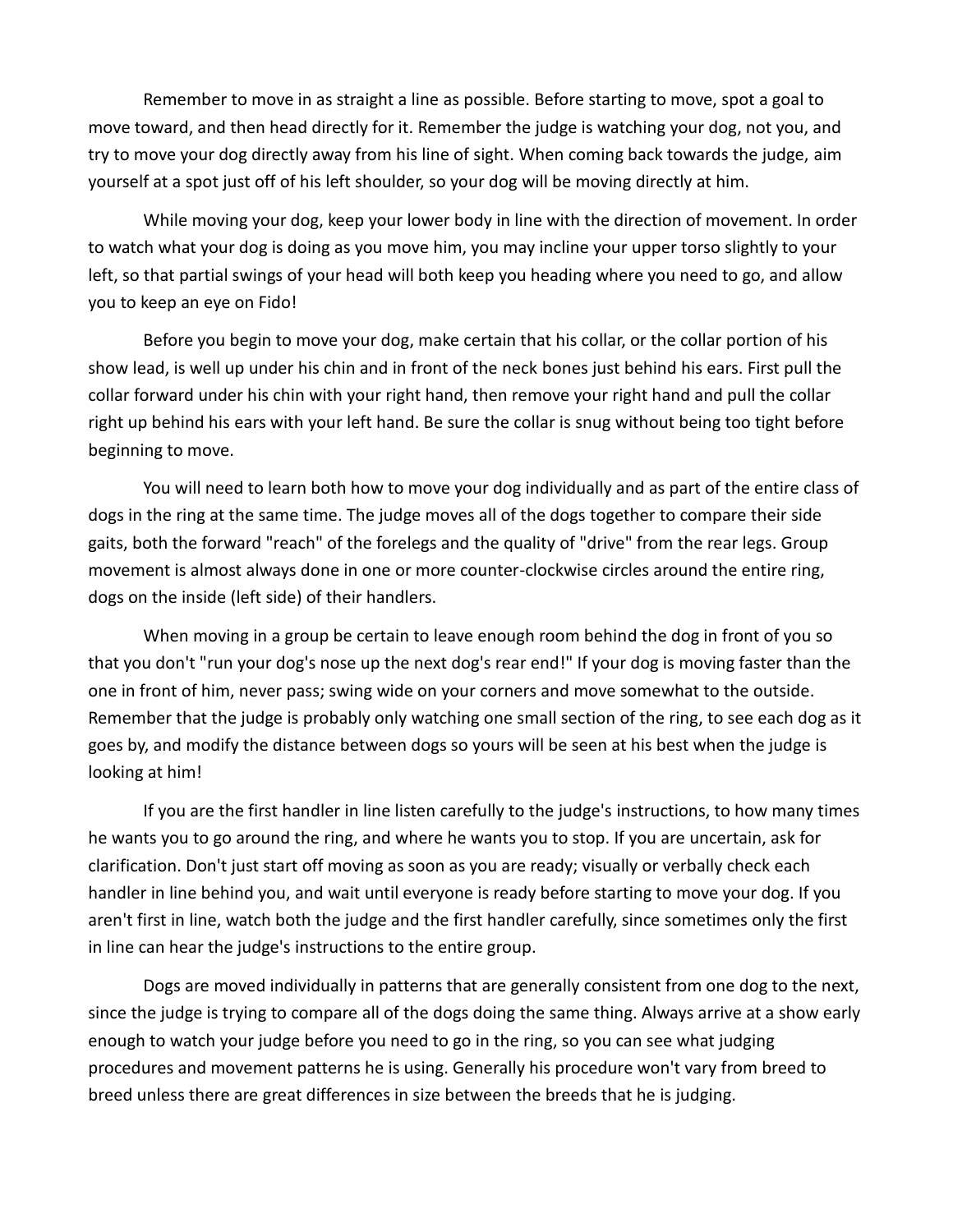The most common movement patterns are "down and back," or the "triangle." Judges may refer to them by these designations; or point to the places in the ring that they want you to pass by, with or without accompanying verbal instructions; or merely ask you to move your dog, assuming that you have been watching the previous handlers and know where he wants you to go. So it is wise to watch closely!

"Straight down and back" may be down the center of the ring or on a diagonal. Watch where the judge is standing and his angle to the ring. Then move your dog directly away from him to the end of the ring, slowing down as you approach the end so the dog can turn smoothly, swing your dog around your body to his right as you turn 180 degrees to your right, and move back toward the judge, always keeping the leash in your left hand and your dog on your left side. There are other variations, but the judge will let you know how to move if he chooses to use them.

A judge may ask you to move from your place in line in a circle around the ring and return to your original place. There is no need for anything fancy here; simply gather the lead into your left hand, keep the dog at your left side, and move around the ring. After you complete your circle, be sure to watch the judge and see if he has any further instructions for you: he may move you to a different position in line, hopefully closer to the front!

At the end of any movement pattern, the judge will often tell you or gesture to you to go around the ring to the end of the line. Even if he says and does nothing, if the previous dogs in the class have been sent to the end, you are to do so also. The judge may or may not watch your dog move. Watch his ring procedure and see if he carefully follows the movement of each dog to the end of the line, watches them move only part way around, or immediately starts working with the next dog in line. It is always good practice to move your dog nicely, as if the judge were looking, whether he is or not, but if he is curtly dismissing dogs to the end without a second glance, you don't even have to go all the way around the ring; just walk over to the end of the line.

#### Section III

Just about the only piece of equipment that you must have to show your dog yourself is a suitable show lead. I suggest a slip collar and a short leash. Metal show slip collars are of finer links than their obedience counterparts, and some come in gold as well as chrome finish. There is a variety of links available, from "snake chains," to "jeweler's links." As long as the actual chain is sturdy enough for your dog, it doesn't matter what color or shape the links are, whatever you think looks best on your dog!

Alternatives to metal show slip collars are braided or rolled nylon. These generally come in black, brown, beige, and white (as well as other bold colors) to be as unobtrusive as possible and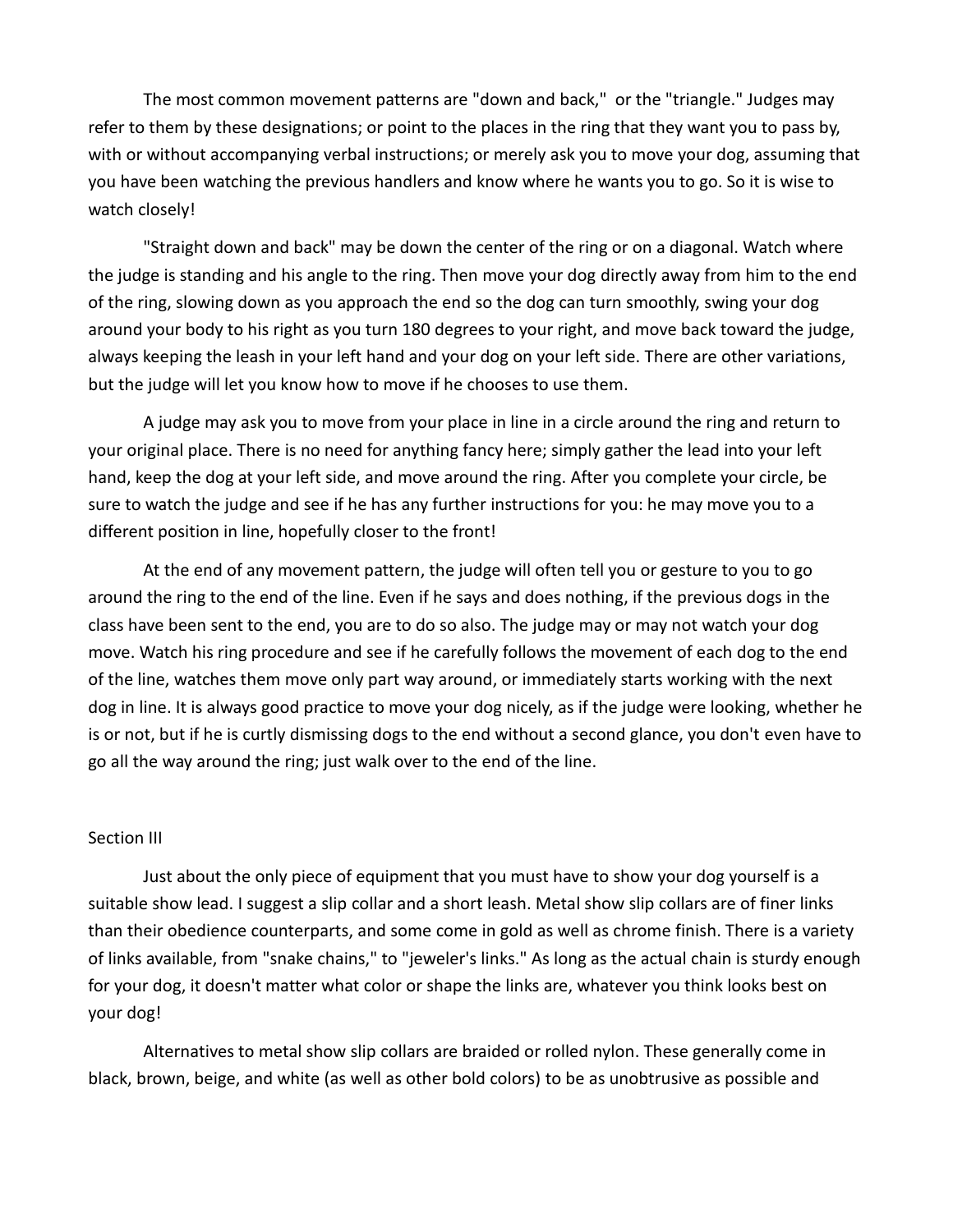blend in with the dog's coat color. They have a metal ring at each end, either silver or gold. The color should blend in with the dogs coat, not stand out and visually cut the neck in half.

The ideal lead to use with these show collars is 2-3' in length; see what is the most comfortable length in this range for you and your dog. I prefer a loop lead attached permanently to the collar ring, so that the clip doesn't come off suddenly in the ring, but others like the convenience of a clip. You can also find leads of this size and configuration in leather, braided or rolled nylon, colorcoordinated to the show collars. Be cautious when purchasing! Thin nylon leads can really cut into flesh! Don't go all out and buy a fancy beaded lead until you are perfectly comfortable with the length and diameter you prefer.

The lead should feel comfortable in your hand. Some leather leads are quite stiff initially, so try crumpling one up a bit in your hand. If it feels like it will soften up after a few uses, it's probably fine. If it feels harsh and rough, it may always stay that way. If it feels smooth and supple, like glove leather, it may not last for long, as it will tend to stretch and finally snap. If you are considering nylon, the thicker, the better!! Wind it around your hand tightly a couple of turns and then pull on the end of it for a minute. Could you hold your dog without injury if they decide to bolt?

Try several varieties of collars and leads on your dog and see which one he seems both the most comfortable and the most responsive with. The outfit in which you first train your dog may not be the one that you will use for him several months or years downstream. As his training and yours progress, you may find yourself trying out other kinds of leads to enhance or improve specific traits of movement, such as head and neck carriage, response to the handler, etc . Every dog is different, and what works for one may have no effect or even be detrimental to another.

### Section IV

Presentation encompasses both how you show your dog and how you show yourself to the judge. Just as different judges favor one pattern of movement over another, they also vary in the procedures that they use to examine each dog in a class individually.

One judge may bring all of the dogs in the class into the ring to be stacked in a line that he will look over, perhaps at some length, before moving the entire group. Another will want to see the entire class in motion around the ring as his first look at these dogs. A third may not move the class as a whole until he has gone over and moved each dog individually. Yet another, may never move the entire class together.

You must pay attention to everything going on, as well as to your dog! Watch what is happening in the line-up ahead of you and move into place accordingly, without the judge having to make a special effort to instruct you.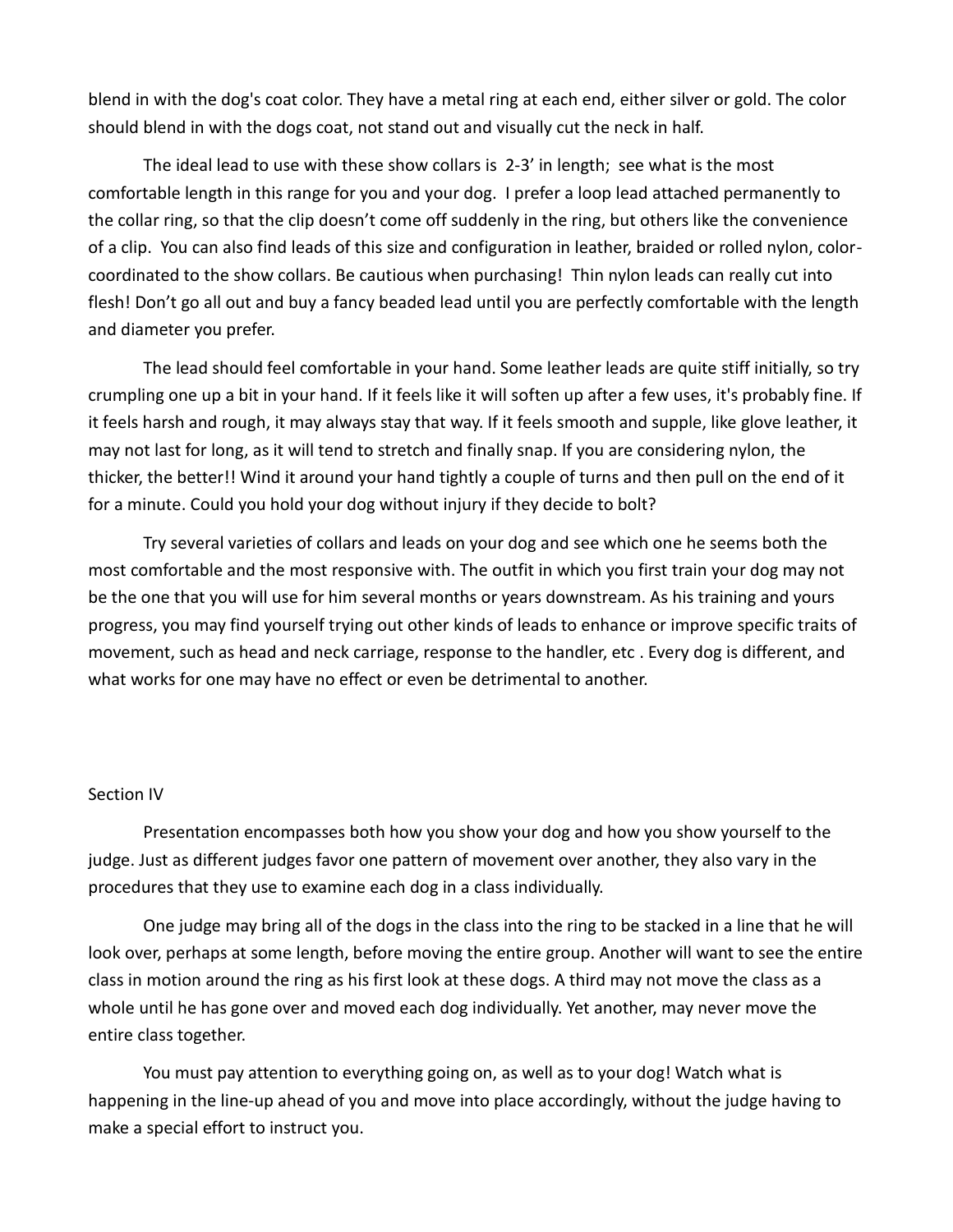Whatever his choice of procedure, there will come the moment when the judge approaches your dog to examine or "go over" him. He may take a first look from the side for an overview, so be certain Fido is at his stacked best! Most judges will first approach your dog at his head. Drop your dog's tail and stand beside his right shoulder, holding on to his head until the judge takes the head from you. If he asks you to show him your dog's bite, raise the front of the upper lip with your left hand, and pull down the front of the lower lip with your right. Don't stick your head between the judge and the dog! YOU do not need to see the bite! The only teeth of interest to most bloodhound judges are the six upper and six lower incisors, the teeth in the center of the jaw. Some other breeds require complete dentition and the judges must count the total number of teeth, but fortunately you don't have to worry about this!

After the judge has looked at the bite, drop the lips and let him take the dog's head while you move to the dog's side and stay out of the way, keeping the dog still and steady. This gives the judge enough space to examine the front part of the dog without you in the way. If the judge chooses to check out the dog's bite for himself, move to the side of your dog as soon as the judge has his hands on the head. If your dog is unruly or somewhat hesitant about the judge or the procedure, stay at his shoulder while the judge examines his front, and cup your left hand just behind the top of his head (at the level where the ears are set) to keep him from backing away until the judge is finished with his head.

When the judge is ready to release the dog's head, step up and, stand directly in front of your dog. Take his muzzle in both of your hands. As the judge is examining the hindquarters, hold your dog's head and gently pull the skin, or "shawl" up from his shoulders to his head to show off the amount of skin the dog has, and to offer a correct view of the shoulder assembly. Be sure to keep his muzzle parallel to the ground, so as to not straighten the shoulders

Unless the judge wants you to move your dog individually immediately after he finishes his examination, make sure that all four of your dog's legs are still in the proper position (correct them quickly, if necessary), move to his right side, and hold his head and tail again. This gives the judge a final overview of how all of the pieces that he has just examined fit together.

Pay very close attention to the judge from the time he has completed his individual examinations and has moved the last dog in the class, until he has announced all four of his placements (or however many there are, in classes of less than four.) If you don't receive a placement, congratulate the ones who did, and then quietly walk out of the ring with your dog.

If you receive a placement, immediately walk over to the sign showing the number of the placement that you have received; if you are moving, break out of line and walk directly over to the markers; if you are standing in line stacked up, you may wait until all four have been announced and walk over together. Stand so that the ring steward and the judge can see your armband number. Stay in the ring until the judge hands you your ribbon (and trophy, if any.) Say "thank you," politely and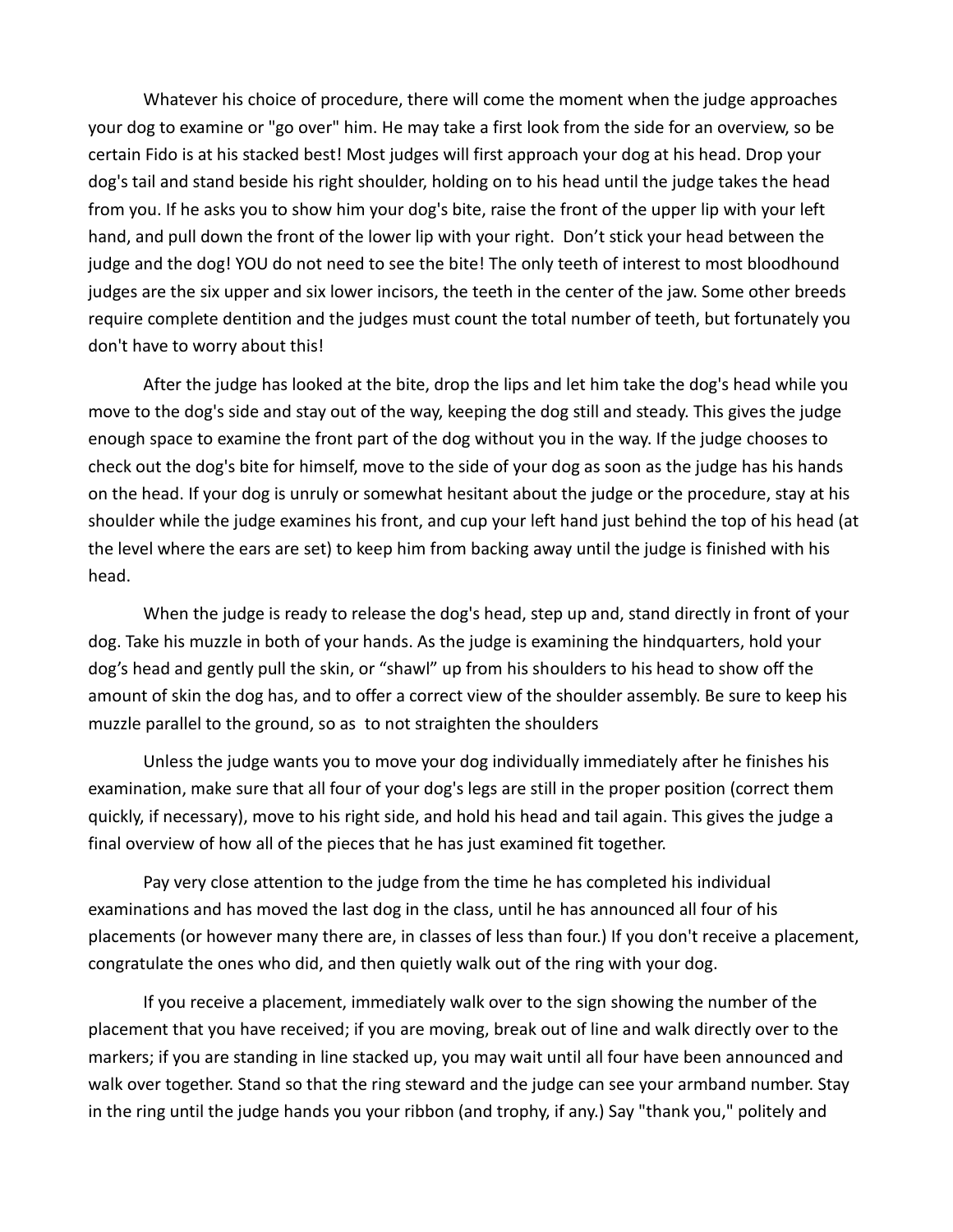then walk out of the ring. The ring steward will let you know if your dog will be needed for further judging.

# Personal grooming

You will probably spend a fair amount of time and effort in grooming, bathing, brushing, and "spit polishing" your dog for the ring. Since you and your dog make up a team, it is also important that you appear presentable and well-groomed. There are three basic rules for your own appearance, comfort, and success: Don't enter the show ring wearing any item of clothing that displays your name, your dog's name, any dog club logo, or anything else in the way of personal identification. Dress in such a manner that you show respect for the judge, the sport, your dog, and yourself. Wear shoes that give good support and traction for running! They don't have to be hiking boots or track shoes, but sandals and leather soles are definitely out! A good rule of thumb for an outfit is "acceptable midmanagement office wear." A few spangles are acceptable, but you should not glitter like you are going to the club!

Clothing specifics for men include no blue jeans. Acceptable attire for a youngster or a novice handler with a young dog is slacks and a shirt or sweater, depending on the weather. Preferred wear is a sports jacket or fitted vest, and you will observe that experienced or professional men handlers will wear suits and ties in the show ring.

Women may wear pants in the ring, but the outfit should be a nicely tailored pantsuit with either a jacket or matching vest. Avoid shorts, and halter, tank, and midriff-baring tops. Skirts or dresses usually make a nice impression; watch the skirt length: too long is awkward to run or kneel in, too short will reveal more than you want to show to onlookers! Also a word on undergarments: Sturdier is better!! It's the dog's movement we want the judge to watch!

Men usually don't have to worry about a pocketless outfit, but the most perfect dress to show off Fido isn't worth a darn if it doesn't have at least one decent sized pocket. You will need somewhere to put your drool rag and bait! All show clothing should be washable, unless you are on close personal terms with your dry cleaner.

Avoid a lot of large or heavy jewelry. It can restrict your movements, get tangled in the lead or your dog's coat, and be distracting to both your dog and the judge. Strongly scented perfumes or cosmetics are also distracting to dogs and some people.

A final word on color: A dog with a lovely outline is best be seen against a lighter or complementary shade. Thus you will see people showing red or light liver hounds in black and navy blue and saving paler shades for a black and tan. Generally jewel tones are very complimentary but orange, red or pink can change the tone of your dog's tan, so check the color in a sunlit mirror before you go into the ring. In all cases, however, it is important not to wear a busy print or small bright plaid